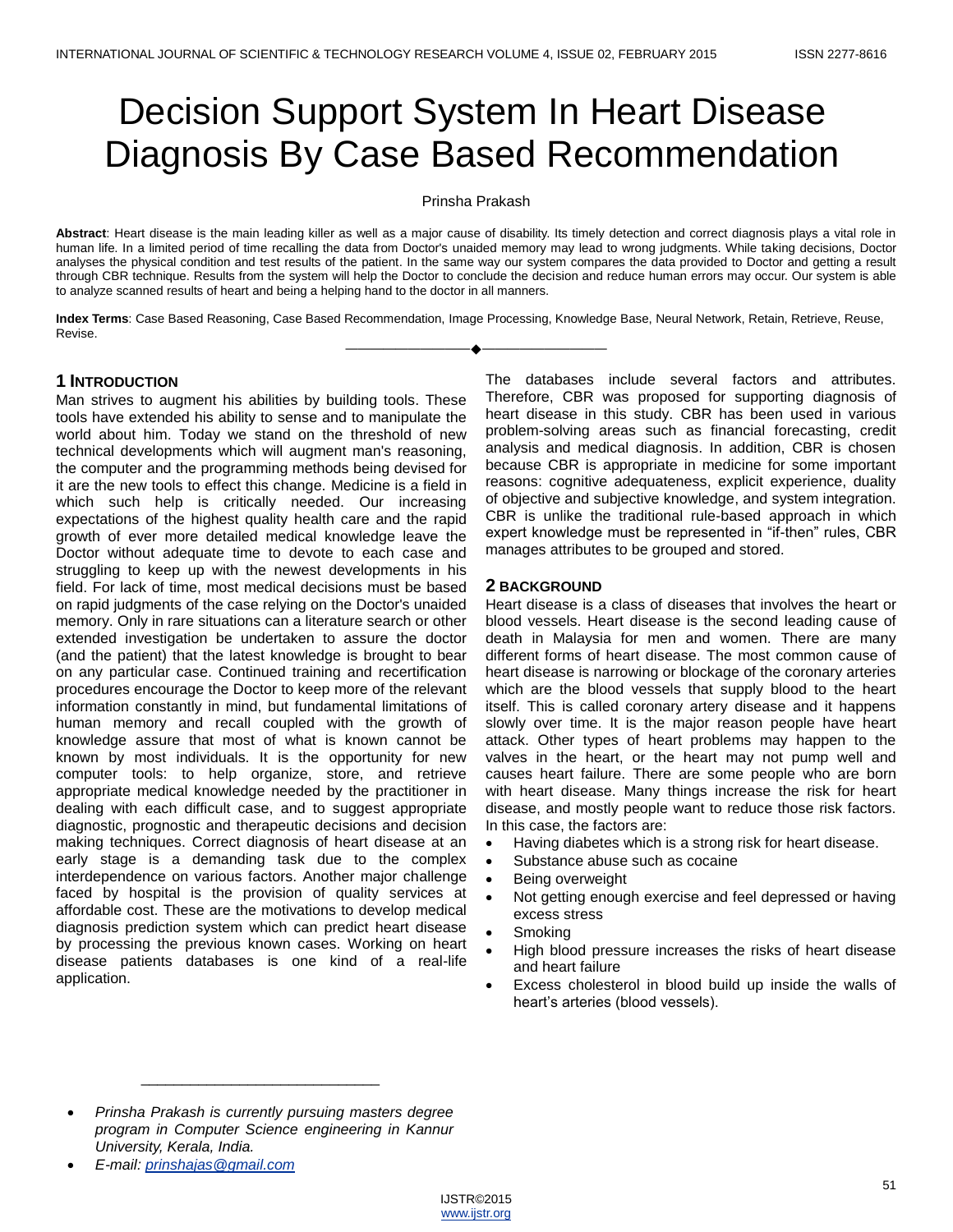| <b>TABLE 1</b>                                  |
|-------------------------------------------------|
| <b>HEART DISEASE ATTRIBUTES AND DESCRIPTION</b> |

| Sl. No.        | <b>Attributes</b>                  | <b>Description</b>                                                                                                                                                 | <b>Values</b> |
|----------------|------------------------------------|--------------------------------------------------------------------------------------------------------------------------------------------------------------------|---------------|
| T              | Age                                | Age of patients in year                                                                                                                                            | Integer       |
| $\mathbf 2$    | Gender                             | Gender of patients                                                                                                                                                 | Male/female   |
|                | CP                                 | Chest pain type<br>Angina: typical angina                                                                                                                          | Four types    |
|                |                                    | Abnang: Atypical angina<br>Notang:Non-angina pain<br>Asympt: Asymptomatic                                                                                          |               |
| $\overline{4}$ | Trestbps                           | Resting blood pressure in<br>mmHg on admission to the<br>hospital                                                                                                  | Integer       |
| 5              | Chol                               | Serum Cholesterol in mg/dl                                                                                                                                         | Integer       |
| 6              | <b>FBS</b>                         | Fasting sugar pressure>120<br>mg/dl<br>True = 1: False = $0$                                                                                                       | 0, 1          |
| $\overline{7}$ | RestEcg                            | Resting electrocardiographic<br>result<br>0: Normal<br>1: having ST-T wave<br>abnormality<br>2: showing probability or<br>definite left ventricular<br>hypertrophy | $0 - 2$       |
| 8              | Thalach                            | Maximum heart rate achieved                                                                                                                                        | Integer       |
| $\mathbf Q$    | Exang                              | Exercise included angina<br>True = 1: False = $0$                                                                                                                  | 0.1           |
| 10             | OldPeak                            | ST depression Included by<br>exercise relative to rest                                                                                                             | Float         |
| 11             | Slope                              | Slope of peak exercise ST<br>segment<br>1: up sloping<br>$2:$ flat<br>3: down sloping                                                                              | $1 - 3$       |
| 12             | CA                                 | Number of major vessels<br>colored by fluoroscopy (0-3)                                                                                                            | $0 - 3$       |
| 13             | Thal                               | Defect type<br>3: Normal<br>6: Fixed defect<br>7: reversible defect                                                                                                | 3, 6, 7       |
| 14             | Result                             | <b>Heart Disease</b><br>buff: Healthy<br>sick: Sick                                                                                                                | buff, sick    |
| Patient<br>ID  | Patient's identification<br>number | Integer                                                                                                                                                            |               |

People can help to reduce the risk of heart disease by taking steps to control factors mentioned, for example by controlling the blood pressure, lowering the cholesterol level, refraining from smoking and having enough exercise.

# **3 PROPOSED SYSTEM**

# **3.1 Problem Statement**

Heart disease is the second leading killer disease in Malaysia. It is also a major cause of disability (Health Topics, 2010). Generally, doctors and health professionals use their knowledge and experience to make decision for the diagnosis of heart disease for patients. Usually, most of the medical data collected from patients are just saved in files or kept in folders. Generally, those huge amounts of messy medical records have not meaning for users. Using CBR, a technique which solves a new problem by remembering a previous case and by reusing information and knowledge of that case, CBR turn those data into useful information that can help to make decision support system for the diagnosis of heart disease. This system can be used to assist doctor and support education for the undergraduate and postgraduate young physicians as a tool to improve the quality of care for the patients. This system can be used as a reference for those student and new doctor. Presently, doctors have difficulties in determining heart disease in a new patient who does not have existing medical record. Therefore, those data can be used to

diagnose heart disease for new patients who do not have existing medical records. This system is designed to assist doctor and health professionals in determining the diagnosis of patient data. Therefore, this system could help doctors and health professionals to determine the diagnosis and analysis of the patient health status.

### **3.2 Objectives**

Objectives of this study are:

- To develop an intelligent clinical decision support system for the diagnosis of heart disease.
- To use CBR algorithm to predict heart disease in patient.

#### **3.3 Proposed Method**

The way of doctors and health professionals diagnose heart disease depends on their experience and knowledge. That way is similar to decision support system using CBR approach. CBR algorithm has 4 phases which are retrieve, reuse, revise and retain. But our system only uses retrieve and reuse technique in whole cycle of CBR algorithm.(Revise and retain can be considered as manual phases. Revising a case need an expert in the same field who can differentiate the existing case from new and giving recommendations to the same. Both the case and recommendations will keep in the database through retain phase*.*)In addition, Scanned images of 2D echo cardio graphic, EEG, ECG and heart images are feed into as input and extract features like density are used to check normal or abnormality condition of the heart through image processing technique.



*Fig. 1. Proposed System Execution*

Doctors analyzing a patient through the outcome of critical factors (i.e., Blood pressure, Cholesterol level, Heart pulse rating, ECG, EEG, BMI etc.) and the feedback of queries during consultation. Scanned images of 2D echo cardio graphic, EEG, ECG and heart images are feed into as input and extract features like density are used to check normal or abnormality condition of the heart through image processing technique. Feedbacks from the patient will be entered manually by Doctor during consultation. These values will be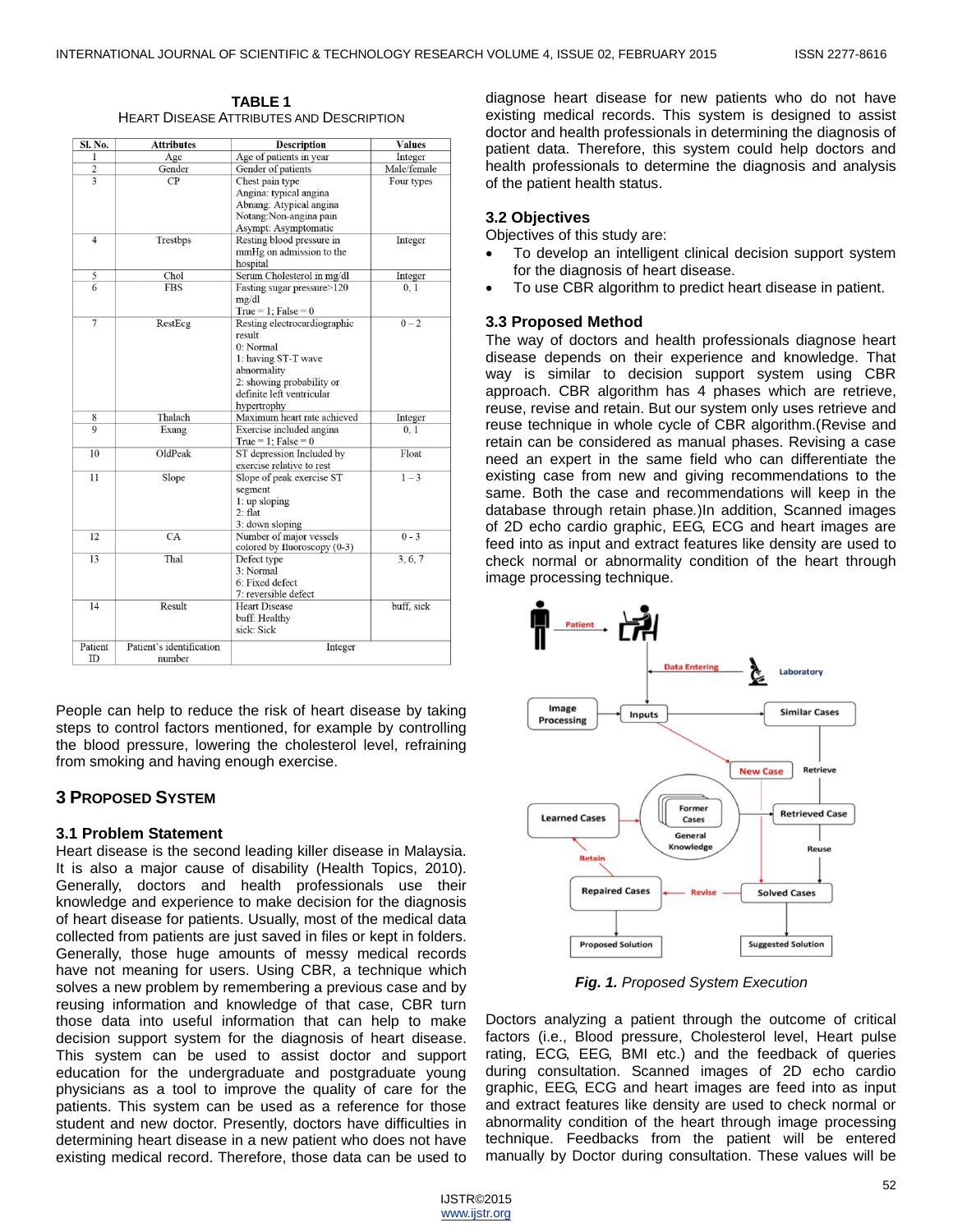distributed to the Doctor as well as CBR algorithm simultaneously. Input to our system looks like an application form having a couple of queries related to the disease. Once the form gets completed, CBR algorithm will start. It analyses the values and recognizes both the case and solution. It is not only a recommendation system but also a patient profile reviewer. This will help the doctor when he is going to consult an existing patient, our system will brief the patient history to the doctor. Once updated, after the consultation it will give the progress in his/her health condition along with recommendation.

#### **4 ARCHITECTURAL DESIGN FOR PROPOSED SYSTEM**

Doctors and health professionals diagnose heart disease depends on their experience and knowledge. That way is similar to decision support system using CBR approach. CBR algorithm has 4 phases which are retrieve, reuse, revise and retain. But our system only uses retrieve and reuse technique in whole cycle of CBR algorithm. In addition, Scanned images of 2D echo cardio graphic EEG, ECG and heart images are feed into as input and extract features like density are used to check normal or abnormality condition of the heart through image processing technique Doctors analyzing a patient through the outcome of critical. Scanned images of EEG, ECG and heart images are feed into as input and extract features like density are used to check normal or abnormality condition of the heart through image processing technique. Feedbacks from the patient will be entered manually by Doctor during consultation. These values will be distributed to the Doctor as well as CBR algorithm simultaneously. Input to our system looks like an application form having a couple of queries related to the disease. Once the form gets completed, CBR algorithm will start. When new case enters it retrieve similar cases from case base and solve the solution and suggest the result to the doctor. Otherwise a special case that not in case base and use the manual process like revise and retain and put that new case in to the case base. It is not only a recommendation system but also a patient profile reviewer. This will help the doctor when he is going to consult an existing patient, our system will brief the patient history to the doctor. Once updated, after the consultation it will give the progress in his/her health condition along with recommendation.

#### **4.1 Data Flow Diagram (DFD)**

As the name indicates, the diagram shown below explains how the data is flowing in the proposed system. Here data flow starts from the user (ie, Doctor) while consulting a patient. Doctor enters the visual and verbal examination results as data. In the same way Laboratory staff will feed the test results recommended by Doctor.



*Fig. 2. Proposed System Execution*

If the Doctor goes for advanced technologies like 2D echo cardio graphic, ECG, EEG or scanning, the required data will be extracted by image processing module and feed with data entered by Doctor and Laboratory module will form a new case. The new case will go to CBR, first of all it retrieve a most similar case from the case base and reuse that case as our proposed solution. Finally doctor reviews and accept the proposed solution as his suggestion. When our input case didn't matches with cases stored in the case base, it should be analyzed by the experts in this field to find the most suitable solution for the case. The revised solution of new case will retain in the case base for future reference. That's why revise and retain phases are done manually.

#### **5 IMPLEMENTATION**

The proposed system is about to be built as using MAT Lab. Consequently the system can run over a variety of operating systems including Windows and Linux which are most popular operating systems in use. When we consider the hardware requirements, we require a system with reasonable processing power and primary memory. The computer system on which we wish to implement the proposed model is expected to have a color monitor, Keyboard with 101 keys, a mouse and a modem that can help the system connect to the internet. On the software side, for the implementation of the proposed system we may need to install additional application to update the existing version of applications already installed. This Project is a helping hand to the doctors who are using. It is very user friendly as the function indicates. The project uses almost all the terms and definitions that will be familiar to the user to make it more effective. We can introduce this system to any of the medical fields (i.e., Psychiatry, Cancer Care, and General Medicine etc.) and other suitable areas to make them more reliable.

#### **5.1 Data Extraction**

It looks like a query-feedback system but beyond that acts as a guide to the users through giving recommendations from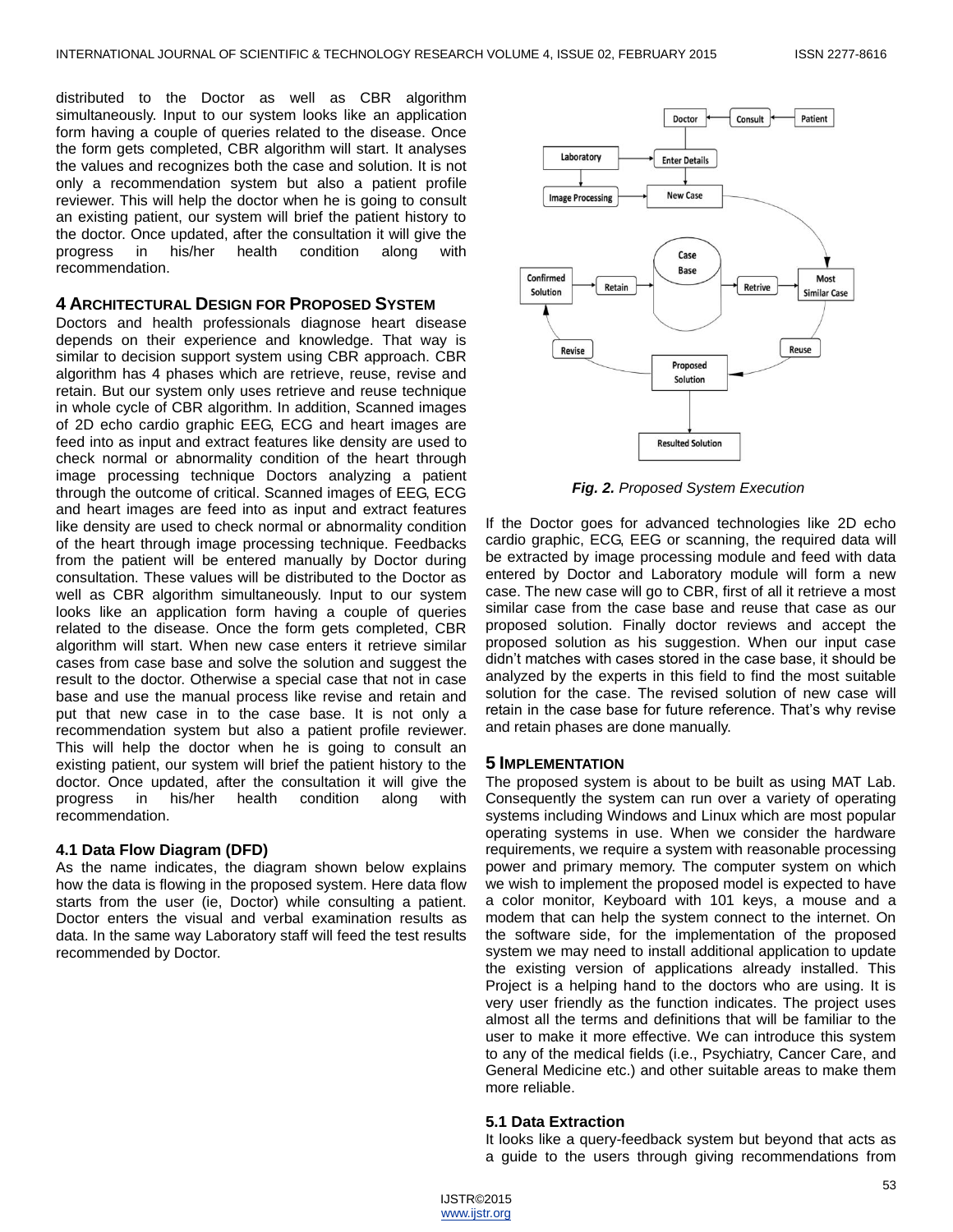other experts in the same field. For each query we allotted places for the feedback in the same. Once the doctor giving feedbacks from his observations, Laboratory gives some values of test preferred by doctor and results of advanced techniques like 2D echo cardio graphic, ECG, EEG or scanning will initiate the data flow. Image processing technique extracts values of features that can reflect abnormalities in the image (i.e., Density of film in X-ray film interpretation). These values will be compared with CBR cycle and will give the recommendation as final result. User need not be aware about the functions happening behind the process, it makes the system more feasible for operation.



*Fig. 3. Data Extraction*





# **5.1.2 Gabor Algorithm**

Here we extract the image details by using Gabor algorithm, this Gabor is mainly used in image processing. Frequently and orientation representations of Gabor filter are similar to human visual system. Particularly appropriate for texture representation and discrimination. Image analysis with Gabor filter is through to be similar to prescription in human visual system. After done by Gabor algorithm we get processed image with minimum Gabor scale and orientation. These extracted values will be represented in the table.

# **5.1.3 Neural Networks**

Neural network is mainly used for the working of CBR .An Artificial Neural Network (ANN) is an information processing paradigm that is inspired by the way biological nervous systems, such as the brain, process information. The key element of this paradigm is the novel structure of the information processing system. It is composed of a large number of highly interconnected processing elements (neurons) working in unison to solve specific problems. ANNs, like people, learn by example. An ANN is configured for a specific application, such as pattern recognition or data classification, through a learning process. Learning in biological systems involves adjustments to the synaptic connections that exist between the neurons. This is true of ANNs as well. After completing this neural network process we get the output of our project that means the normality and abnormality of the heart.

# **6 FUTURE WORK**

CBR system can provide a case library which motivates a new direction of data mining and knowledge discovery and combination with CBR. For example in post-operative pain treatment domain, there were more than 1500 reference cases in the case library, so the clustering approach in terms of data mining and knowledge discovery could be used in order to identify unusual cases (outliers) from the regular ones. Here, a novel combination of the FCM and Hierarchical clustering which was able to identify 18% of cases as rare cases. This group of unusual case together with regular one can be stored into the case library and the retrieval function of the CBR system could consider the most similar groups and present to a clinician accordingly. This could also help to reduce retrieval time in the CBR system. Currently, the stress diagnosis system is expanded to use it in a professional driving situation. The driver cases could lead to new research challenges in developing the CBR systems and meeting these challenges could positively impact on the advancement of CBR systems for health care in professional environment.

# **7 CONCLUSION**

There is growing recognition that Clinical Decision Support System (CDSS), when well designed and implemented, holds great potential to improve health care quality and possibly even increase efficiency and reduce health care costs For the potential to be realized, CDSS should not be viewed as a technology or as a substitute for the Doctor, but as a complex intervention requiring careful consideration of its goals, how it is delivered, and who receives it. To gain optimal benefit, the Doctor needs to understand its benefits and limitations, and the unique challenges of designing and implementing the different types of CDS. Those responsible for implementation need to recognize that CDS requires careful integration into the clinical workflow, which will take effort and involvement on the part of users. The high frequency of failure to attend to the CDS alerts and recommendations represents a challenge for both researchers and vendors. Researchers need to address the cognitive, informatics, structural, and workflow issues that lead to less than optimal CDSS design or implementation and, therefore, limited use and effectiveness. Fortunately the opportunities in the current environment hold promise for increased use of CDSS. In addition, the new generation of clinicians has trained in academic medical centres and other environments with advanced IT systems and is likely to be comfortable with technology, as will many of their patients. All of these factors are likely to lead to a more receptive environment for use of health IT. The outcome of this project will be a detailed recommendation to the doctor while giving